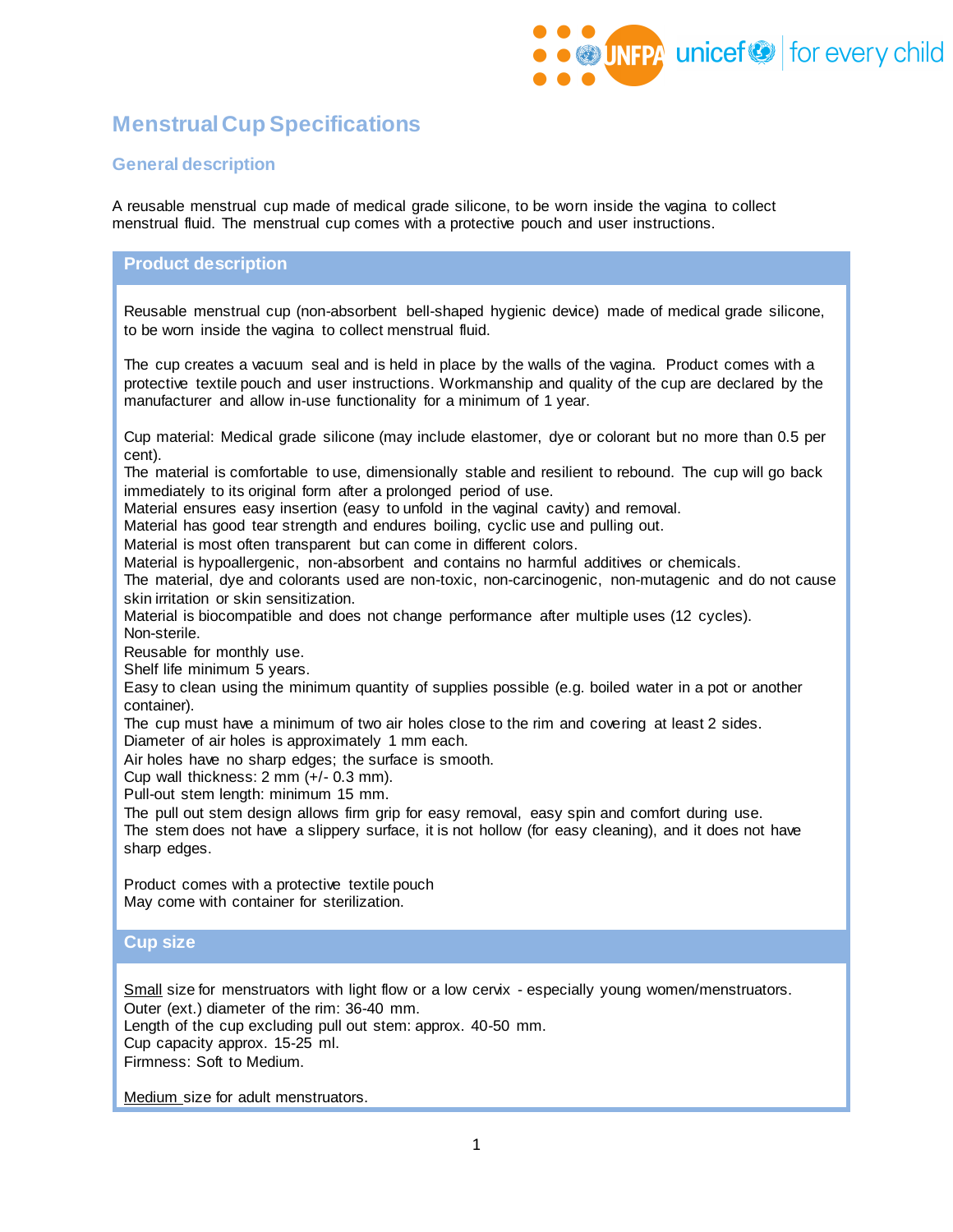

Outer (exterior) diameter of the rim: 41-44 mm. Length of the cup excluding pull out stem: approx. 45-55 mm. Cup is able to collect approx. 20-30 ml. Firmness: Soft to Medium.

Large size for adult menstruators with a high cervix, heavy flow or after first child, vaginal delivery. Outer (ext.) diameter of the rim: 45-48 mm. Length of the cup excluding pull out stem: approx. 48-58 mm. Cup is able to collect approx. 30-40 ml. Firmness: Medium to hard

Note: Cup size, capacity, firmness and length vary by brand and the above size is therefore indicative only. The correct cup size depends on factors such as the individual anatomy of the user, user preference for cup firmness and the flow quantity.

**Supplied with**

A washable, non-linting textile (e.g. cotton) pouch with a closing mechanism. The protective pouch is used for storing a cleaned cup during non-flow days.

**Accessories / Spare Parts / Consumables (available but not supplied)**

N/A

**Instructions for use**

Manufacturer's instructions for use (in English, Spanish and French) should come with pictorial illustrations and/or drawings for folding and insertion.

Instructions for Use (IFU) may include a QR code or a link to the video of instructions for use. IFU will include guidance for washing and sterilization.

Instructions for storage and maintenance.

Guidance for the appropriate time to empty and clean the cup (e.g. maximum 8 to 12 hours inside vagina), guidance for not using the cup during non-flow days of the cycle, guidance for leaking and guidance related to potential discoloration of the product.

Instructions and warnings if irritation, discomfort, injury or a toxic shock syndrome is experienced by the user.

Guidance on stem length adjustment, where applicable.

Warnings to prevent sharing of the cup or cup use during sexual intercourse.

Warning to prevent use if the cup is not properly washed/sterilized.

The cup must be washed frequently in clean, boiling water as per manufacturer's instructions. Instructions should specify the manufacturer's recommendation for the maximum product life time (maximum time of use before replacement is required).

**Compatibility with IUDs**

The IFU include the following precaution note:

Women using Intra-uterine Devices (IUDs) for contraception should take caution as there have been scientific reports of menstrual cups having contributed to dislodging of the IUD.<sup>1</sup> Consultation with a

<sup>&</sup>lt;sup>1</sup> Obstetrics & Gynecology: May 2020 - Volume 135 - Issue - p 1S doi: 10.1097/01.AOG.0000662872.89062.83